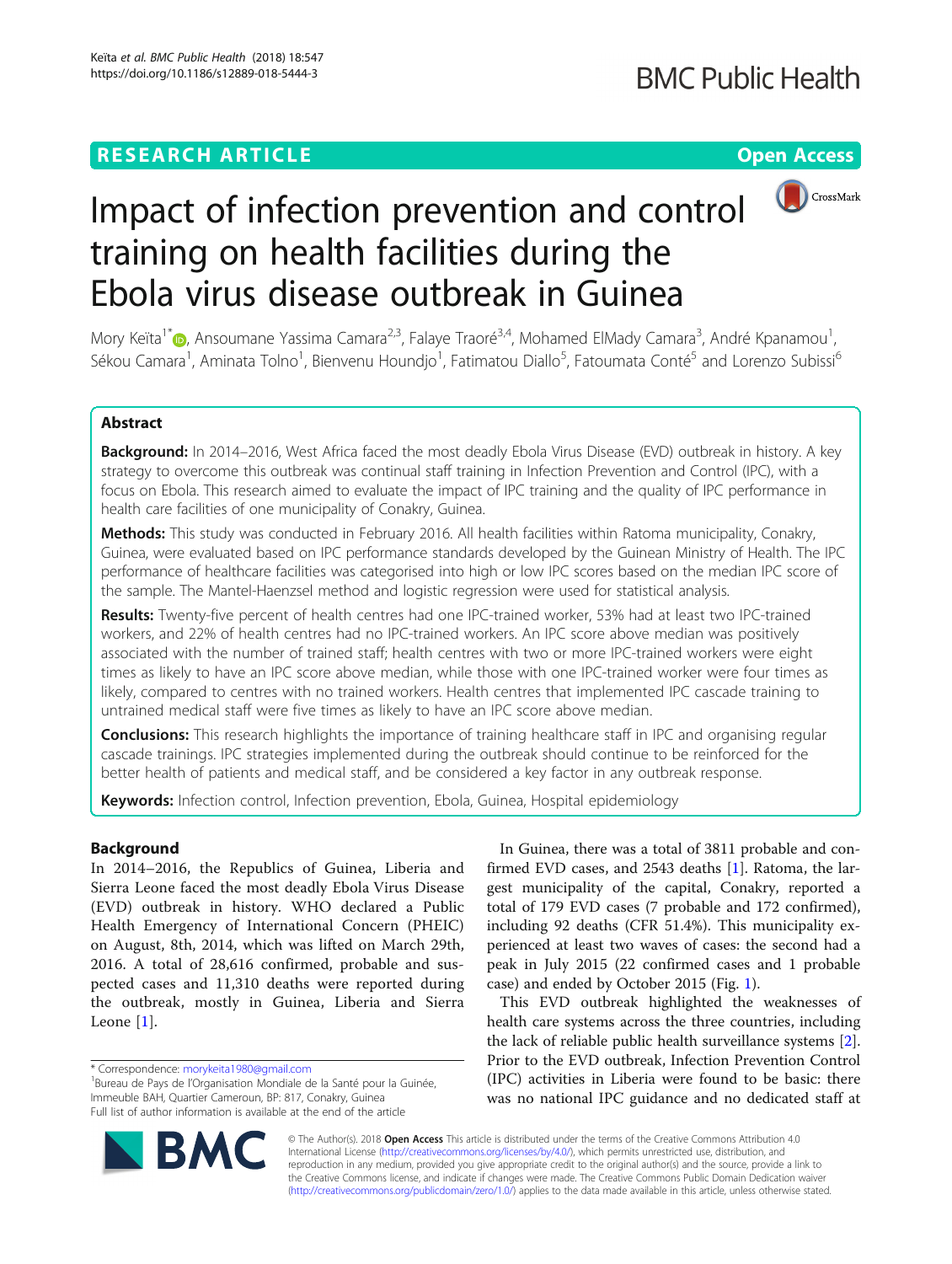<span id="page-1-0"></span>

any level of government or healthcare facility to ensure the implementation of IPC best practices [\[3](#page-5-0)]. In Sierra Leone and Guinea, the need for IPC was recognised at all levels of health care delivery as soon as EVD transmission episodes occurred in healthcare facilities [[4,](#page-5-0) [5\]](#page-5-0).

To overcome this unprecedented epidemic, the World Health Organization (WHO) coordinated an international response. The Global Outbreak Alert and Response Network mobilised Operational Support Team including international expertise in clinical case management, surveillance and epidemiology, data management, IPC, outbreak logistics, social mobilisation, risk communications and medical anthropology [[6](#page-5-0)].

Several strategies were implemented to contain and prevent the outbreak to spread to other countries, i.e. prevention through risk and behavioral change, safe case management in Ebola Treatment Units (ETUs), epidemic surveillance by contact tracing, IPC implementation in all health care settings to promote good hand hygiene for patients and health care professionals, safe and dignified burials and implementation of health control at borders. IPC measures included the delivery of personal protective equipment (PPE) (gloves, gowns, mask, and boots) and infection control supplies (chlorine, buckets, disposable rags, soap, etc.). The importance of training and assessing IPC practices in healthcare facilities that were not serving as ETUs was recognised by the US Centres for Disease Control and Prevention (CDC) as a priority [\[7](#page-5-0)]. The 'Ring IPC strategy' - which consists of providing rapid, intensive and short-term (21-days) support to healthcare facilities and communities in areas of

active Ebola transmission - had a good impact in Guinea and Liberia [\[8,](#page-5-0) [9\]](#page-5-0).

Throughout the EVD outbreak in Guinea, individual healthcare workers (usually 1 or 2 per healthcare facility) were selected to take part in an intensive five-day IPC training with a focus on EVD, organised by the Ministry of Health and partners (WHO, CDC and others). The participants were strongly encouraged to organise cascade training, i.e. training to other medical staff within their respective healthcare structures, following guidelines developed by the Ministry of Health and as previously described [[10\]](#page-5-0).

The purpose of this research was to evaluate healthcare personnel training in healthcare facilities and the subsequent impact on the quality of IPC performance in healthcare facilities within Ratoma municipality.

Two hypotheses were tested in this research:

- 1) There is a positive association between the health care structure IPC performance and the number of IPC-trained staff.
- 2) Within an health care facility, IPC cascade training by IPC-trained staff, compared to no cascade training, is more likely to result in higher IPC performance, regardless of the type of health care structure and whether the structure is certified or not (i.e. whether it has government permission to provide health care).

#### Methods

This study was conducted in February 2016. All health facilities within Ratoma municipality were evaluated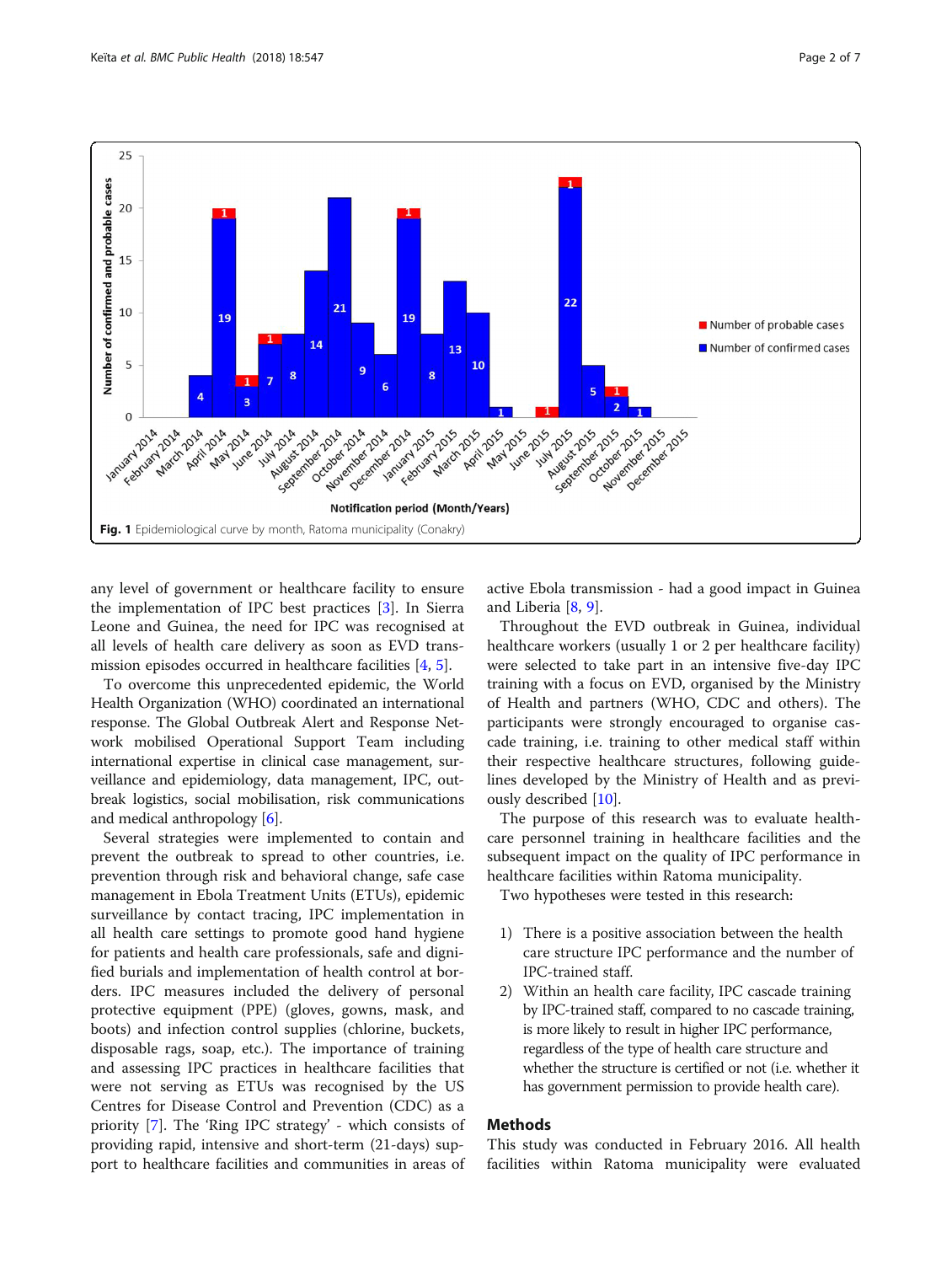based on the IPC performance standards developed by a team of Guinean medical doctors of the Guinean Ministry of Health who had received training on IPC tools and good practice. All surveyors were Guinean medical doctors and attended a week of intense training on IPC tools and good practices.

IPC performance was evaluated using two observation sheets: the first contained 30 questions corresponding to 30 IPC milestones and was used in all healthcare centers [[11](#page-5-0)]; the second had the same 30 questions, plus three additional questions applicable only to the 4 major hospitals in the municipality (Additional file [1](#page-5-0), in French) [[12\]](#page-6-0). Questions included both clinical and non-clinical questions. The nonclinical part indicated if the structure adequately achieved the IPC milestone listed in the observation sheet by marking yes, no, or not applicable. In the same way, the clinical part indicated if the health care structure's staff adequately performed each task listed in the observation sheet. The overall performance of the facility was calculated by determining the number of IPC milestones achieved by the facility against the number of applicable IPC milestones. In October 2014, twenty-four health facilities spread across the country, including eleven in Conakry, served as pilot sites to test the performance of these IPC evaluation tools.

Written consent was sought from the head of the healthcare facility for participation in this study. Healthcare staff at the facility were informed that study staff evaluating IPC performance were collecting information on other surveillance activities in order to limit observational bias [\[13](#page-6-0)]. Certified facilities were those able to show the permission to offer health services signed by the Ministry of Health.

Healthcare facilities were categorised as having either high or low IPC scores by assessing the facility's IPC score against the median score for this sample. Facilities with a low IPC score comprised facilities that had an IPC score below the median value, while those with a high IPC score had an IPC score of the median value or above. Univariate analysis was conducted for two main exposures (number of trained staff and cascade training) and two confounders (certification status and type of healthcare facility). Variables with a  $p$ -value < 0,2 in the univariate analysis were retained in the final model of the multivariate analysis. Because we considered them likely to be related, one separate logistic regression model was built for each exposure (number of trained staff and cascade training). The statistical test used for each reported p-value is specified below each table. For all analyses, the results were considered significant at the level of uncertainty  $\alpha = 5\%$  $(p < 0.05)$ . Models predicted higher IPC scores.

#### Results

In Ratoma, the largest municipality of the capital Conakry, the first EVD case was reported in March 2014 and the last one in October 2015 (Fig. [1\)](#page-1-0). Of the EVD cases, 78 were females (44.0%) and 101 were males (56.0%), and the majority of cases were between 15 and 44 years old (Fig. 2). Among health care workers, Ratoma registered 28 confirmed and probable EVD cases including 14 medical doctors, seven nurses, three laboratory workers, two interns, one midwife and one attendant. In Early 2015, the National Sino-Guinean Hospital in Ratoma was among the first health care structures where nosocomial transmission occurred: six health care workers, all contaminated by one patient, died of EVD.

A total of 218 healthcare structures, of which 204 private (94%) and 14 public structures (6%), were included in this study. Among the public structures, one was a national hospital, three were communal hospitals and 10 primary healthcare centers (PHCCs). IPC scores ranged from 10% to 92%, with a median IPC score of 50% (Table [1](#page-3-0)). All 14 public healthcare structures sector were certified (100%), while 55 private health care structures (27%) were not certified (i.e. had no permission from the Ministry of Health to offer health services).

The observation sheet from the vast majority of healthcare facilities revealed common gaps in the sterilization process, inappropriate management of the triage zone, and the lack of a dedicated zone to don and doff PPE.

Twenty-five percent of healthcare structures had one individual externally trained in IPC, 53% had at least two trained individuals, and 22% of healthcare structures did not have any trained individual. Among the structures with no IPC-trained personnel, 7% had an IPC score above the median, while 36% were below the median. Cascade training was implemented in 73% of health centers, and the IPC score was significantly more likely to be above the median when the health center

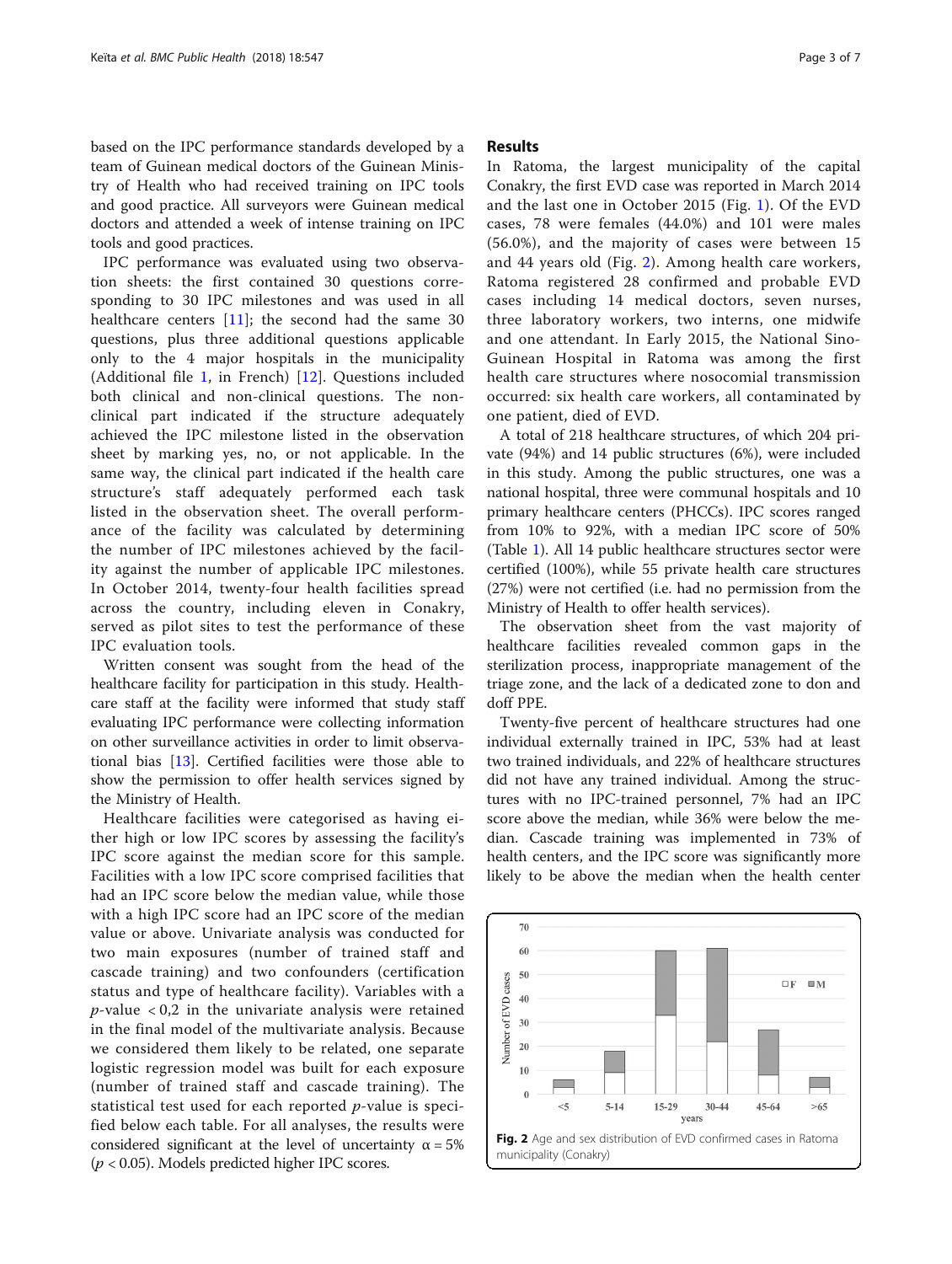| Variables                                                                         | Below-median-IPC score | Above-median- IPC score | Total, n (%) | $p$ -value* |
|-----------------------------------------------------------------------------------|------------------------|-------------------------|--------------|-------------|
| <b>IPC</b> Score                                                                  |                        |                         |              |             |
| Median (range)                                                                    |                        |                         | 50.0 (10-92) |             |
| Number of trained staff                                                           |                        |                         |              |             |
| $\mathbf 0$                                                                       | 40 (36.4)              | 8(7.4)                  | 48 (22.0)    | < 0.001     |
|                                                                                   | 30 (27.3)              | 24 (22.2)               | 54 (24.8)    |             |
| 2 or more                                                                         | 40 (36.4)              | 76 (70.4)               | 116 (53.2)   |             |
| Cascade training <sup>a</sup>                                                     |                        |                         |              |             |
| No                                                                                | 46 (41.8)              | 12(11.1)                | 58 (26.6)    | < 0.001     |
| Yes                                                                               | 64 (58.2)              | 96 (88.9)               | 161 (73.4)   |             |
| Type of healthcare facility                                                       |                        |                         |              |             |
| Private                                                                           | 108 (98.2)             | 96 (88.9)               | 204 (93.6)   | < 0.01      |
| Public                                                                            | 2(1.8)                 | 12(11.1)                | 14(6.4)      |             |
| Certification                                                                     |                        |                         |              |             |
| Non-certified                                                                     | 38 (34.5)              | 17(15.7)                | 55 (25.2)    | < 0.001     |
| Certified                                                                         | 72 (65.5)              | 91 (84.3)               | 163 (74.8)   |             |
| Total                                                                             | 110 (100)              | 108 (100)               | 218 (100)    |             |
| $\mathbf{A} \mathbf{B} \mathbf{C}$ . The contract of the contract of $\mathbf{C}$ |                        |                         |              |             |

<span id="page-3-0"></span>Table 1 Sample description

NS non-significant \*Chi<sup>2</sup> test

<sup>a</sup>training for untrained staff by the selected participants of this study

had IPC cascade training ( $p < 0.001$ ). Only two public facilities had an IPC score below median and there was evidence that overall IPC score was significantly more likely to be above the median compared to private facilities ( $p < 0.01$ ). Similarly, certified healthcare structures performed significantly better than non-certified ones ( $p < 0.001$ ).

An IPC score above median was positively associated with the number of IPC-trained staff (Table 2). Health centers with one IPC-trained individual were four times as likely to have an IPC score above median compared to those with no trained staff. Health centers with two or more IPC-trained workers were almost ten times as likely to have an IPC score above median, compared to those with no trained staff. Cascade training was also associated with IPC performance  $(p < 0.001)$ , with health centers that organised a cascade training being approximately six times as likely to have an IPC score above median compared to those that did not. Being a public healthcare facility (compared to being private), and being a certified healthcare facility were also positively associated with IPC score (both  $p < 0.01$ ).

Multivariate analysis confirmed that the number of trained staff in a healthcare facility was positively associated with IPC score, even after adjusting for type of health facility and certification status (Table [3\)](#page-4-0). Compared to healthcare facilities with no IPC-trained staff, those with one IPC-trained worker were almost four times as likely to have an IPC score above median (aOR 3.85, 95% CI 1.50–9.90), while those with two or more IPC-trained workers were almost eight times as likely to have an IPC score above median (aOR 7.73, 95% CI 3.21–18.64). After adjustment for number of trained staff, facility type and certification status had no effect on IPC performance (Table [3\)](#page-4-0).

Finally, when we compared the healthcare facilities that implemented cascade training with those that did

Table 2 Univariate Analysis of IPC performance (below-versus above-median-IPC score) and independent variables

| Variables                     | OR (95% CI)          | $p$ -value* |
|-------------------------------|----------------------|-------------|
| Cascade training <sup>a</sup> |                      |             |
| No                            |                      |             |
| Yes                           | 5.75 (2.83-11.69)    | < 0.001     |
| Number of trained staff       |                      |             |
| 0                             |                      |             |
| 1                             | 4.00 (1.58-10.14)    | < 0.01      |
| 2 or more                     | $9.50(4.06 - 22.23)$ | < 0.001     |
| Type of healthcare facility   |                      |             |
| Private                       |                      |             |
| Public                        | 6.75 (1.47–30.92)    | < 0.01      |
| Certification                 |                      |             |
| Non-certified                 |                      |             |
| Certified                     | 2.83 (1.48–5.41)     | < 0.01      |

Observations with outcome corresponded to health centers with IPC scores above median

OR Crude Odds ratio

 $*$ Chi<sup>2</sup> test

<sup>a</sup>training for untrained staff by the selected participants of this study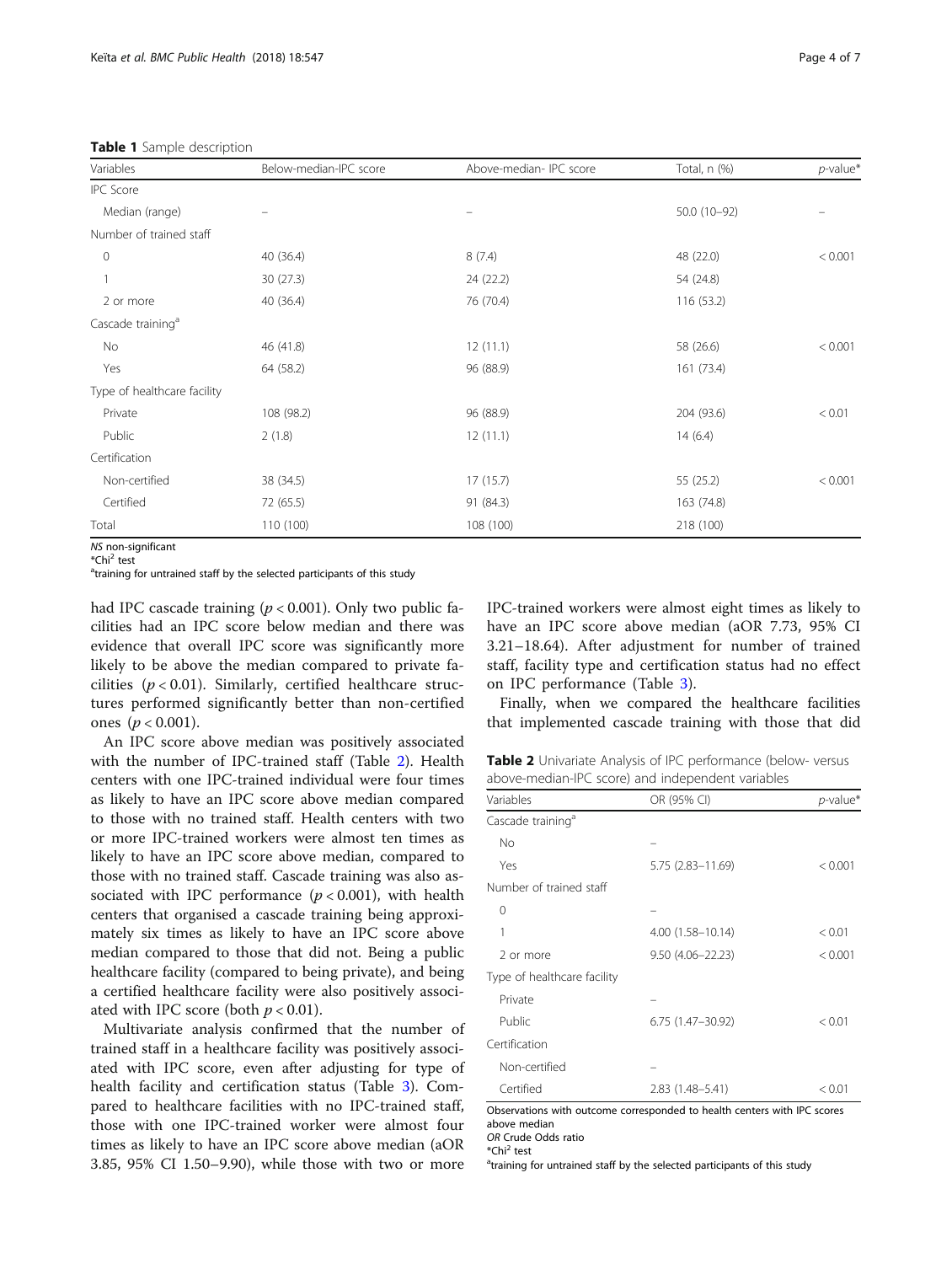<span id="page-4-0"></span>Table 3 Multivariate analysis of IPC performance (below- versus above-median-IPC score) and the number of IPC-trained staff

| Variables                   | aOR (95% CI)        | $p$ -value* |  |  |
|-----------------------------|---------------------|-------------|--|--|
| Number of Trained staff     |                     |             |  |  |
| 0                           |                     |             |  |  |
|                             | 3.85 (1.50-9.90)    | < 0.01      |  |  |
| 2 or more                   | 7.73 (3.21-18.64)   | < 0.001     |  |  |
| Type of healthcare facility |                     |             |  |  |
| Private                     |                     |             |  |  |
| Public                      | 4.48 (0.90-22.22)   | <b>NS</b>   |  |  |
| Certification               |                     |             |  |  |
| Non-certified               |                     |             |  |  |
| Certified                   | $1.61(0.78 - 3.30)$ | <b>NS</b>   |  |  |

Observations with outcome corresponded to health centers with IPC scores above median

aOR adjusted Odds Ratio, NS Non-significant

\*Wald test

not, the first were five times as likely to be ranked among the group with an IPC score above median (Table 4). Again after adjustment, facility type and certification status were not associated with IPC performance (Table 4).

#### **Discussion**

This study points at the importance of IPC measures during the EVD outbreak to i) interrupt Ebola virus transmission and ii) protect the health workforce, a population that was disproportionately affected by this EVD outbreak [\[14\]](#page-6-0).

In a rapid IPC assessment performed at the beginning of the EVD outbreak in Sierra Leone, IPC gaps, including shortages or absence of trained health care staff, PPE, safe patient transport, and standardized IPC protocols, were identified in all six districts [[14\]](#page-6-0). Another

|                                                    |  | Table 4 Multivariate analysis of IPC performance and IPC |  |
|----------------------------------------------------|--|----------------------------------------------------------|--|
| training cascade training in healthcare facilities |  |                                                          |  |

| $\tilde{}$                    |                   |             |
|-------------------------------|-------------------|-------------|
| Variables                     | aOR (95% CI)      | $p$ -value* |
| Cascade training <sup>a</sup> |                   |             |
| <b>No</b>                     |                   |             |
| Yes                           | 4.73 (2.28-9.85)  | < 0.001     |
| Type of healthcare facility   |                   |             |
| Private                       |                   |             |
| Public                        | 1.78 (0.88-3.60)  | <b>NS</b>   |
| Certification                 |                   |             |
| Non-certified                 |                   |             |
| Certified                     | 4.70 (0.98-22.46) | <b>NS</b>   |

Observations with outcome corresponded to health centers with IPC scores above median

aOR adjusted Odds Ratio, NS: non-significant

\*Wald test

<sup>a</sup>training for untrained staff by the selected participants of this study

study from Sierra Leone highlighted the weak management system of IPC material supplies, poor patient triage, and inadequate IPC training, as well as a lack of monitoring and supervision to support good IPC practice [[15\]](#page-6-0).

This EVD outbreak mobilized the international community. The US CDC quickly provided a form highlighting criteria on Ebola prevention and control for US hospitals [\[16](#page-6-0)]. The IPC strategy differs whether a hospital is designated or not for EVD patient management, but all hospitals should be able to provide care to any EVD patient for 24 h before referral or assistance from another hospital. In many developed and developing countries, hospital staff was trained in the identification of suspected cases to quickly put in place IPC measures aiming at protecting other patients, visitors and health workers. This included the use of PPE, which greatly reduces the contamination risk. In our study, the score given to evaluate the PPE procedure was based on the observation of only one or two health workers of the health care center and we cannot be confident that the observed staff members were free from Hawthorne effects [\[13\]](#page-6-0).

Observational studies of IPC practices may fail to provide a true reflection of standard IPC practices in a healthcare facilities due to staff systematically altering their behaviour when they know that they are being ob-served [\[13](#page-6-0)]. This research used a blind strategy, i.e. workers were blinded to the fact that their IPC practices were being assessed. According to the gaps evidenced in each observation sheet, appropriate IPC recommendations were given to each visited healthcare center.

The EVD outbreak mobilized both private and public healthcare facilities, regardless of their certification status. It is therefore not surprising to observe that i) training staff in IPC and ii) cascade training across different healthcare facilities played a more significant role than a facility's public or private nature or certification status. This study did observe higher IPC scores in public healthcare facilities compared to private ones (Table [1\)](#page-3-0): this is possibly due to better financial support from the government and national and international non-governmental organizations during the EVD outbreak, when additional funding became rapidly available. Despite this possibility, non-certified private services were regularly assisted and monitored for their IPC performance by the government and the Ebola national coordination,

The main limitation of our study was that our analysis did not allow to show which variable between cascade training and number of trained staff was the most important in this setting. This could have been helpful for health centers allocating limited resources during future outbreaks. Another limitation is that we did not collect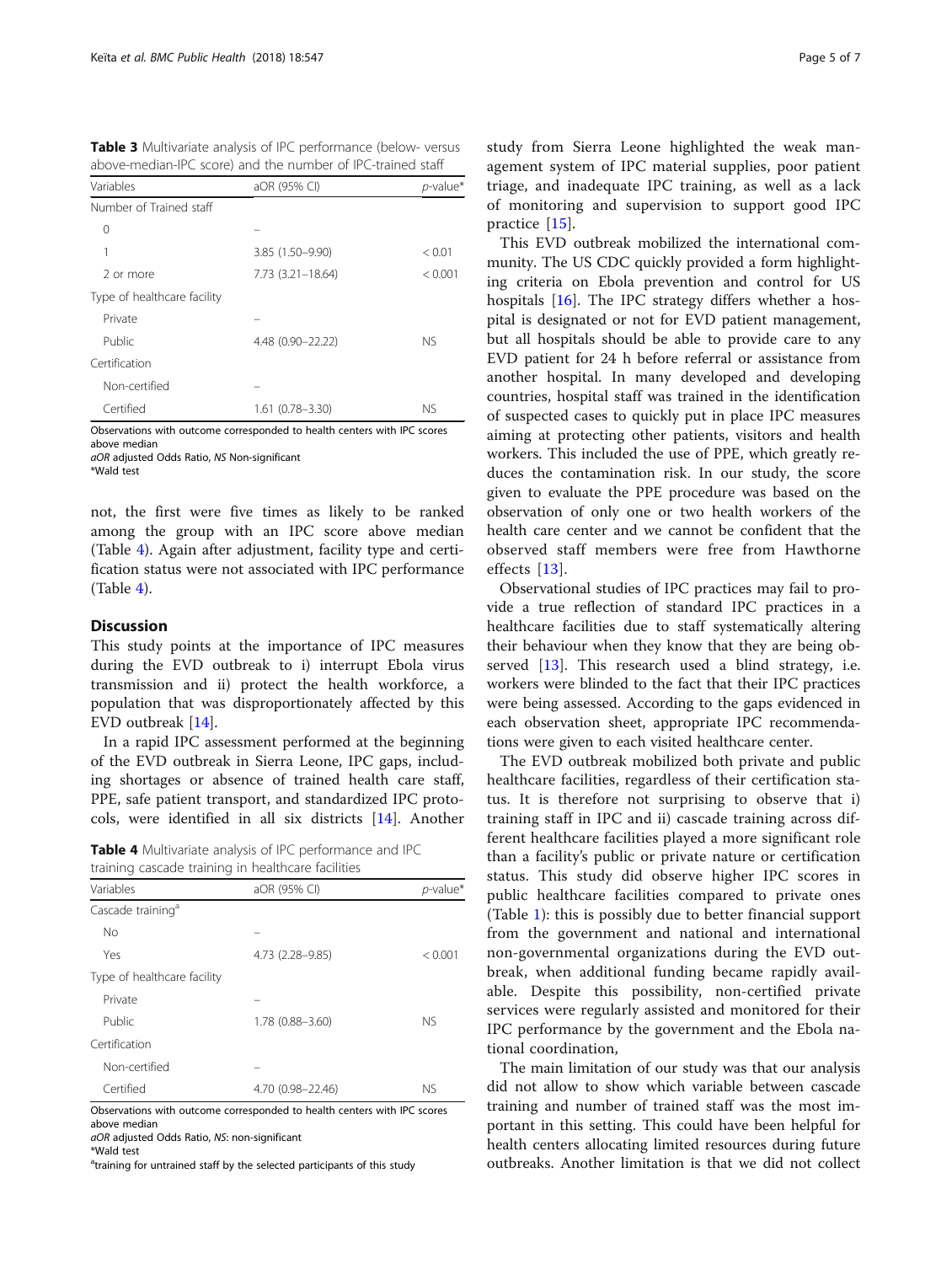<span id="page-5-0"></span>other variables that may affect IPC control, such as size of the healthcare facility or proportion of clinicians among hospital staff.

This research focused on health care centers, and the community was not the target of this IPC evaluation. However, adherence of the community to IPC precautions was key to overcoming this EVD outbreak. Marais et al. recognised that while rigorous adherence to standard IPC precautions and safety standards for Ebola in the community is critical, outbreak control is likely to be even more successful when local community knowledge and experiences of IPC medical teams are combined [\[17\]](#page-6-0).

A programme against non-certified healthcare facilities was launched in January 2016 with the aim of improving patients' security and health. As a consequence of this, soon after this research many non-certified clinics stopped providing services. Regular assessments of IPC performance in healthcare facilities are essential activities to identify health services of low quality and should be integrated within the national health programme.

#### Conclusion

This research highlights the need for services in charge of healthcare management during an outbreak to train staff in IPC and organise regular cascade trainings. During an outbreak, healthcare workers fear contracting the disease and healthcare facilities fear stigmatization and closure of their services. Better IPC management leads to significantly improved performance among private and public healthcare services, helping to prevent nosocomial infections. IPC strategies implemented during the EVD outbreak should be kept and reinforced for the better health of patients and healthcare workers.

#### Additional file

[Additional file 1:](https://doi.org/10.1186/s12889-018-5444-3) Standards performance assessment tool for infection prevention and control, used in Guinea during the Ebola virus disease outbreak, 2014–2016. (PDF 438 kb)

#### Abbreviations

95% CI: 95% Confidence Interval; aOR: Adjusted odds ratio; CFR: Case fatality ratio; EVD: Ebola Virus Disease; IPC: Infection Prevention Control; OR: Crude odds ratio; PHCC: Primary health care centre; PPE: Personal protective equipment

#### Acknowledgements

We thank Safere Diawara and Elizabeth Smout for critical reading of the manuscript. We thank the National Committee of Ebola Response in Guinea, which, in collaboration with WHO and other partners, provided the IPC training in all health care facilities. Thanks to the staff of all health care facilities who made this research possible.

#### Availability of data and materials

The datasets used and/or analyzed during the current study are available from the corresponding author on reasonable request.

#### Authors' contributions

MK conceived the study, and participated in its design and coordination and drafts the manuscript. AYC participated in the design of the study and performed the statistical analysis. FT, MEC, AT, BH, FD, FC and LS helped draft the manuscript. AK and SC undertook the field survey. All authors read and approved the final manuscript. The corresponding author had the final responsibility for the decision to submit for publication.

#### Ethics approval and consent to participate

We obtained written consent from the heads of all 218 healthcare facilities to participate in this study. The 'Comité National d'Ethique pour la Recherche en Santé' (CNERS) in Guinea reviewed and approved the study.

#### Competing interests

The authors declare that they have no competing interests.

#### Publisher's Note

Springer Nature remains neutral with regard to jurisdictional claims in published maps and institutional affiliations.

#### Author details

<sup>1</sup>Bureau de Pays de l'Organisation Mondiale de la Santé pour la Guinée, Immeuble BAH, Quartier Cameroun, BP: 817, Conakry, Guinea. <sup>2</sup>Public Health Agency of Canada, 130 Colonnade Road, A.L. 6501H, Ottawa K1A 0K9, Ontario, Canada. <sup>3</sup>Université GAN de Conakry - Faculté de Médecine -Pharmacie et Odontostomatologie, Commune de Dixinn, Route de Donka, Quartier Landréah, BP: 1147, Conakry, Guinea. <sup>4</sup>Institut National de Santé Publique, En face du Jardin 2 octobre, BP: 6623, Conakry, Guinea. <sup>5</sup>Ministère de la Santé, Boulevard du commerce - Almamya Kaloum, BP: 585, Conakry, Guinea. <sup>6</sup> Viral Diseases, Scientific Public Health Institute (WIV-ISP), Rue Engeland 642, 1180, Uccle, Bruxelles, Belgium.

#### Received: 22 August 2017 Accepted: 11 April 2018 Published online: 24 April 2018

#### References

- 1. World Health Organization. Ebola situation reports [internet]. 2016. Available from: <http://apps.who.int/ebola/ebola-situation-reports>. Cited 21 Dec 2017.
- 2. Camara A, Diallo L, Camara M, Camara M, Kouyaté M, Keita S, et al. A comparative study of Ebola hemorrhagic fever epidemic trends in three West African countries (Guinea, Liberia and Sierra Leone). Int J Community Med Public Health. 2016;3:559–65.
- 3. Cooper C, Fisher D, Gupta N, MaCauley R, Pessoa-Silva CL. Infection prevention and control of the Ebola outbreak in Liberia, 2014–2015: key challenges and successes. BMC Med. 2016;14:2.
- 4. Levy B, Rao CY, Miller L, Kennedy N, Adams M, Davis R, et al. Ebola infection control in Sierra Leonean health clinics: a large cross-agency cooperative project. Am J Infect Control. 2015;43:752–5.
- 5. Keita AK, Doumbouya N, Sow MS, Konaté B, Dabo Y, Panzo DA, et al. Prevalence of nosocomial infections in two hospitals in Conakry (Guinea). Sante Publique Vandoeuvre–Nancy Fr. 2016;28:251–5.
- 6. Camara A, Diallo L, Camara M, Kouyaté M, Keita S, Diawara S, et al. The Republic of Guinea and Ebola hemorrhagic fever outbreak. Int J Community Med Public Health. 2016;3:426–31.
- Hageman JC, Hazim C, Wilson K, Malpiedi P, Gupta N, Bennett S, et al. Infection prevention and control for Ebola in health care settings - West Africa and United States. MMWR Suppl. 2016;65:50–6.
- 8. Nyenswah T, Massaquoi M, Gbanya MZ, Fallah M, Amegashie F, Kenta A, et al. Initiation of a ring approach to infection prevention and control at non-Ebola health care facilities - Liberia, January-February 2015. MMWR Morb Mortal Wkly Rep. 2015;64:505–8.
- 9. Moisan F, Traore A, Zoumanigui D, Feindouno JY, Sagno AM, Mollet T, et al. Public health structures attendance during the Ebola outbreak in Guéckédou, Guinea. Epidemiol Infect. 2016;144:2338–44.
- 10. Chaulagai CN, Moyo CM, Koot J, Moyo HBM, Sambakunsi TC, Khunga FM, et al. Design and implementation of a health management information system in Malawi: issues, innovations and results. Health Policy Plan. 2005; 20:375–84.
- 11. Ministry of Health, Republic of Guinea. Milestones of performance of infection prevention and control measures in health care centres; 2016. p. 1–27.